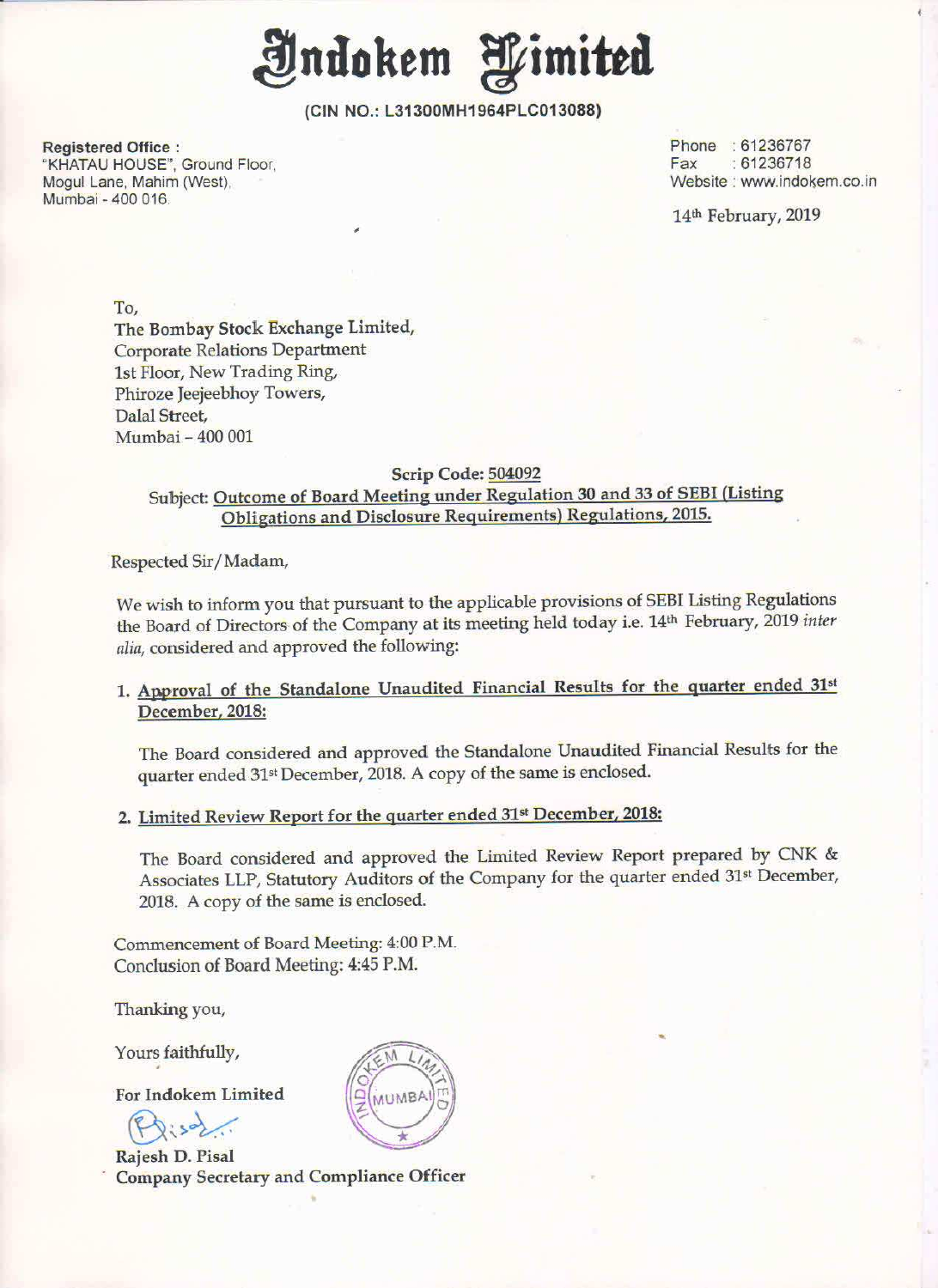| CIN NO. L31300MH1964PLC013088<br>Registered Office: Plot No. 410/411, Khatau House, Mogul Lane, Mahim, Mumbai 400 016. |                                                                                                                 |                                     |                                      |                                     |                                            |                                     |                                |
|------------------------------------------------------------------------------------------------------------------------|-----------------------------------------------------------------------------------------------------------------|-------------------------------------|--------------------------------------|-------------------------------------|--------------------------------------------|-------------------------------------|--------------------------------|
|                                                                                                                        | Tel No.: 61236767/61236711 Email - iklsecretarial@gmail.com                                                     |                                     |                                      |                                     |                                            |                                     |                                |
|                                                                                                                        | Statement of Unaudited Financial Results for the quarter and period ended December 31, 2018                     |                                     |                                      |                                     |                                            |                                     |                                |
| Sr. No.                                                                                                                | <b>Particulars</b>                                                                                              | Rs. In Lakhs                        |                                      |                                     |                                            |                                     |                                |
|                                                                                                                        |                                                                                                                 | Quarter ended                       |                                      | Period ended                        |                                            | Year ended                          |                                |
|                                                                                                                        |                                                                                                                 | December<br>31, 2018<br>(Unaudited) | September 30,<br>2018<br>(Unaudited) | December 31,<br>2017<br>(Unaudited) | <b>December</b><br>31, 2018<br>(Unaudited) | December<br>31, 2017<br>(Unaudited) | March<br>31, 2018<br>(Audited) |
|                                                                                                                        |                                                                                                                 |                                     |                                      |                                     |                                            |                                     |                                |
|                                                                                                                        | <b>CONTINUING OPERATIONS</b>                                                                                    |                                     |                                      |                                     |                                            |                                     |                                |
| $\mathbf 1$                                                                                                            | <b>INCOME</b>                                                                                                   | 1,869                               | 2,079                                | 1,786                               | 5,848                                      | 5,972                               | 7,967                          |
|                                                                                                                        | a) Income from operations                                                                                       | 79                                  | 52                                   | 17                                  | 126                                        | 47                                  | 208                            |
|                                                                                                                        | b) Other Income                                                                                                 | 1,948                               | 2,131                                | 1,803                               | 5,974                                      | 6,019                               | 8,175                          |
|                                                                                                                        | <b>Total income from operations</b>                                                                             |                                     |                                      |                                     |                                            |                                     |                                |
| $\overline{2}$                                                                                                         | <b>Expenses</b>                                                                                                 |                                     |                                      |                                     | 4,525                                      | 4,352                               | 6,109                          |
|                                                                                                                        | a) Cost of materials consumed / cost of goods traded                                                            | 1,504                               | 1,531                                | 1,209                               |                                            | 165                                 | 764                            |
| b)                                                                                                                     | Employee benefits expense                                                                                       | 224                                 | 197                                  | 182                                 | 619                                        | 549                                 | 165                            |
| $\mathsf{C}$                                                                                                           | <b>Excise duty</b>                                                                                              | ÷                                   |                                      | u.                                  |                                            |                                     | 77                             |
| d)                                                                                                                     | Finance cost                                                                                                    | 30                                  | 29                                   | 24                                  | 85                                         | 59                                  |                                |
| $\epsilon$                                                                                                             | Depreciation and amortisation expense                                                                           | 27                                  | 25                                   | 20                                  | 77                                         | 60                                  | 82                             |
| f                                                                                                                      | Other Expenditure                                                                                               | 272                                 | 298                                  | 427                                 | 700                                        | 956                                 | 1,143                          |
|                                                                                                                        | <b>Total expenses</b>                                                                                           | 2,057                               | 2,080                                | 1,862                               | 6,006                                      | 6,141                               | 8,340                          |
| 3                                                                                                                      | Profit / (Loss) before tax (1) - (2)                                                                            | (109)                               | 51                                   | (59)                                | (32)                                       | (122)                               | (165)                          |
| 4                                                                                                                      | <b>Tax expenses</b>                                                                                             |                                     |                                      | $\omega$                            | $\blacksquare$                             |                                     | $\sim$                         |
| 5                                                                                                                      | Profit / (Loss) from continued operations after tax (3) - (4)                                                   | (109)                               | 51                                   | (59)                                | (32)                                       | (122)                               | (165)                          |
|                                                                                                                        | DISCONTINUED OPERATIONS                                                                                         |                                     |                                      |                                     |                                            |                                     |                                |
| 6                                                                                                                      | Profit / (Loss) from discontinued operations before tax                                                         | (5)                                 | (4)                                  | (2)                                 | (12)                                       | (2)                                 | (7)                            |
| $\overline{\mathcal{L}}$                                                                                               | <b>Current tax</b>                                                                                              |                                     |                                      |                                     |                                            |                                     |                                |
| 8                                                                                                                      | Profit / (Loss) from discontinued operations after tax (6) - (7)                                                | (5)                                 | (4)                                  | (2)                                 | (12)                                       | (2)                                 | (7)                            |
| ٠                                                                                                                      |                                                                                                                 | (114)                               | 47                                   | (61)                                | (44)                                       | (124)                               | (172)                          |
| 9                                                                                                                      | Profit / (Loss) for the year (5) + (8)                                                                          |                                     |                                      |                                     |                                            |                                     |                                |
| 10                                                                                                                     | Other Comprehensive Income/ (Loss) net of tax<br>Items that will not be reclassified subsequently to profit and | ÷                                   | ۰                                    | s,                                  | ü                                          | 1                                   | (36)                           |
|                                                                                                                        | loss account                                                                                                    | (114)                               | 47                                   | (61)                                | (44)                                       | (123)                               | (208)                          |
| 11                                                                                                                     | Total Comprehensive Income/(Loss) net of tax (9) + (10)                                                         |                                     |                                      |                                     |                                            |                                     | 2,433                          |
| 12                                                                                                                     | Paid-up equity share capital (face value of Rs. 10/- each)                                                      | 2,433                               | 2,433                                | 2,433                               | 2,433                                      | 2,433                               |                                |
| 13                                                                                                                     | Reserves                                                                                                        |                                     |                                      |                                     |                                            |                                     | 510                            |
| 14                                                                                                                     | Earnings per share (EPS) (not annualised)                                                                       |                                     |                                      |                                     |                                            |                                     |                                |
|                                                                                                                        | <b>From Continuing Operations</b>                                                                               |                                     |                                      |                                     |                                            |                                     |                                |
|                                                                                                                        |                                                                                                                 | (0.45)                              | 0.21                                 | (0.24)                              | (0.13)                                     | (0.49)                              | (0.68)                         |
|                                                                                                                        | (a) Basic (in Rs.)                                                                                              | (0.45)                              | 0.21                                 | (0.24)                              | (0.13)                                     | (0.49)                              | (0.68)                         |
|                                                                                                                        | (b) Diluted (in Rs.)                                                                                            |                                     |                                      |                                     |                                            |                                     |                                |
|                                                                                                                        | <b>From Discontinued Operations</b>                                                                             | (0.02)                              | (0.02)                               | (0.01)                              | (0.05)                                     | (0.01)                              | (0.03)                         |
|                                                                                                                        | (a) Basic (in Rs.)                                                                                              | (0.02)                              | (0.02)                               | (0.01)                              | (0.05)                                     | (0.01)                              | (0.03)                         |
|                                                                                                                        | (b) Diluted (in Rs.)                                                                                            |                                     |                                      |                                     |                                            |                                     |                                |
|                                                                                                                        | <b>Total Earnings per share</b>                                                                                 | (0.47)                              | 0.19                                 | (0.25)                              | (0.18)                                     | (0.50)                              | (0.71)                         |
|                                                                                                                        | (a) Basic (in Rs.)                                                                                              | (0.47)                              | 0.19                                 | (0.25)                              | (0.18)                                     | (0.50)                              | (0.71)                         |
|                                                                                                                        | (b) Diluted (in Rs.)                                                                                            |                                     |                                      |                                     |                                            |                                     |                                |

**INDOKEM LIMITED** 

**NOTES:** 

The above unaudited financial results were reviewed by the Audit Committee and taken on record by the Board of Directors at their  $\mathbf 1$ meeting held on 14th February, 2019.

The Company operates in two segment viz. textile dyes and chemicals and electrical capacitors, however the segment reporting for  $\overline{2}$ electrical capacitors is not disclosed separately, as the same does not qualify for separate disclosure as per IND-AS 108 on operating segments.

CNK

The figures of the previous period(s) / year have been regrouped/reclassifed wherever necessary.  $\overline{3}$ 

Place: Mumbai Date: February 14, 2019





Mahendra K. Khatau **Chairman & Managing Director** DIN: 00062794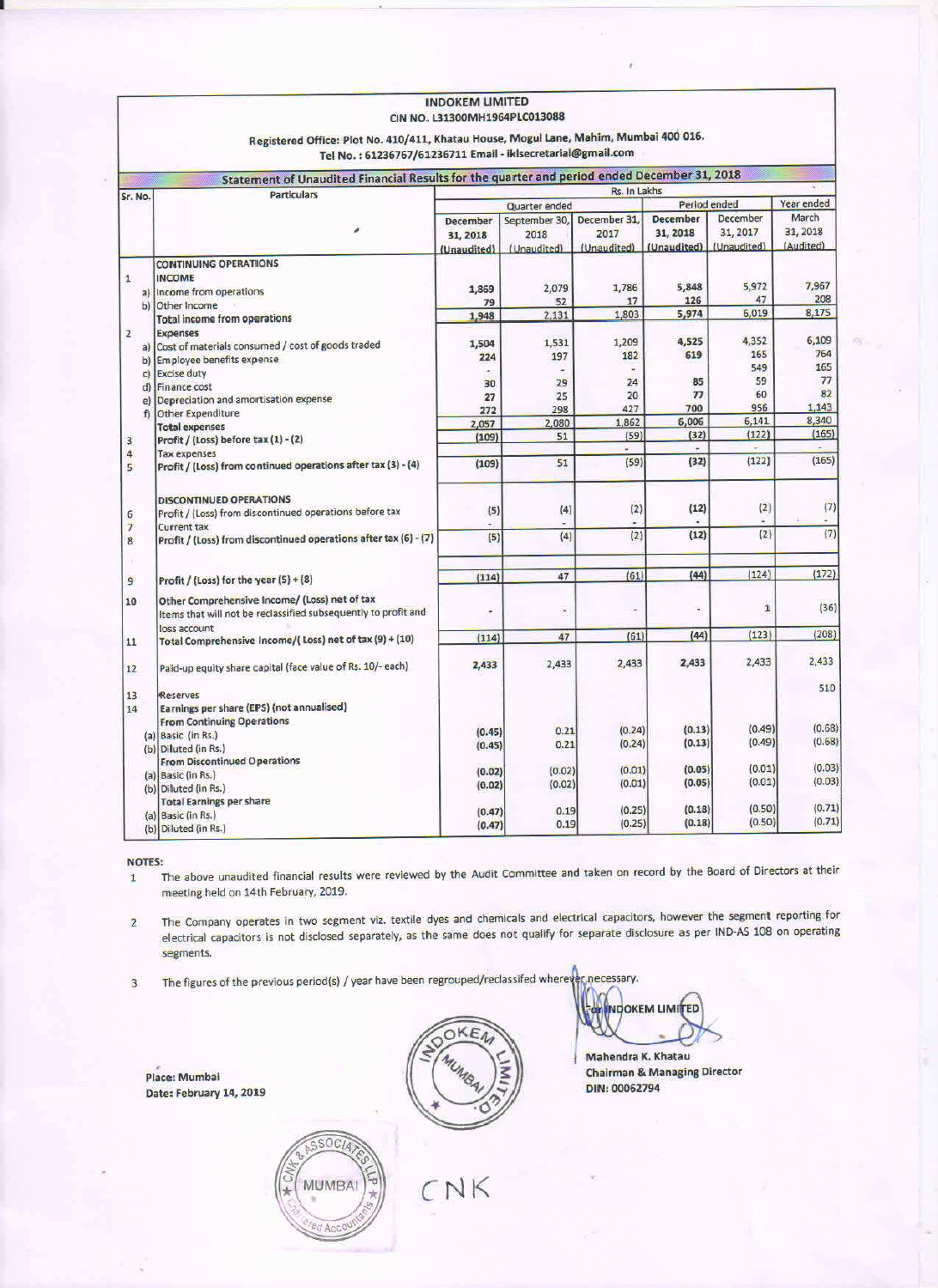Mistry Bhavan, 3rd Floor, Dinshaw Vachha Road, Churchgate, Mumbai - 400 020. Tel.:  $+91-22-66230600$ 

**Chartered Accountants** 

VK & Associates LLP

Narain Chambers, 5th Floor, M. G. Road, Vile Parle (E), Mumbai - 400 057. Tel.:  $+91-22-62507600$ 

Independent Auditor's Report on Quarterly financial results and Year to Date Results of the Company Pursuant to the Regulation 33 of the SEBI (Listing Obligations and Disclosure Requirements) Regulations, 2015

To the Board of Directors **INDOKEM LIMITED** 

- We have reviewed the accompanying statement of unaudited Ind-AS financial results of M/s. Indokem  $1.$ Limited ("the Company") for the quarter ended December 31, 2018 and the year to date results for the period April 1, 2018 to December 31, 2018 together with the notes thereon attached herewith, being submitted by the Company pursuant to the requirements of Regulation 33 of the SEBI (Listing Obligations and Disclosure Requirements) Regulations, 2015, as modified by Circular No CIR/CFD/FAC/62/2016 dated July 5, 2016 which has been initialed by us for identification purposes.
- This Statement which is the responsibility of the Company's Management and has been approved by  $2.$ the Board of Directors, has been prepared in accordance with the recognition and measurement principles laid down in the Indian Accounting Standard 34 "Interim Financial Reporting" (Ind AS 34) prescribed under Section 133 of the Companies Act, 2013 read with the relevant rules issued thereunder and other accounting principles generally accepted in India. Our responsibility is to issue a report on these financial results based on our review.
- We conducted our review in accordance with the Standard on Review Engagements (SRE) 2410,  $3.$ "Review of Interim Financial Information Performed by the Independent Auditor of the Entity" issued by the Institute of Chartered Accountants of India. This standard requires that we plan and perform the review to obtain moderate assurance as to whether the financial results are free of material misstatement.
- 4. A review is limited primarily to inquiries of company personnel and analytical procedures applied to financial data and thus provide less assurance than an audit. We have not performed an audit and accordingly, we do not express an audit opinion.